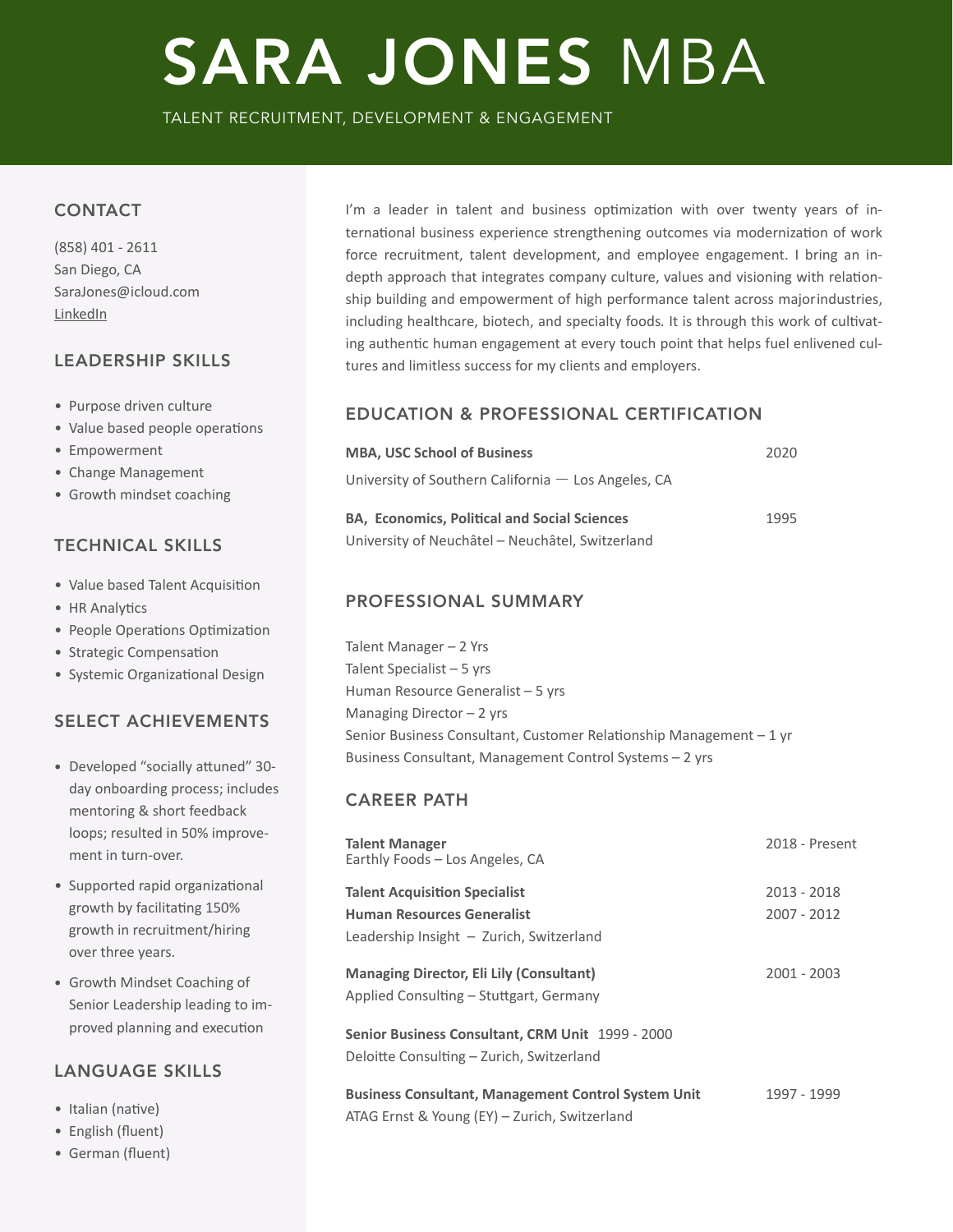# PROFESSIONAL EXPERIENCE

# **EARTHLY FOODS** – Los Angeles, CA **2018** - **Present**

*Earthly Foods is a leading producer within the Natural Consumer Packaged Goods Food industry of 100% pure coconut oil.* 

### Talent Manager (2020 to present)

Reporting to the HR Director, responsibilities include managing and coordinating organization-wide efforts to support ongoing strategic imperatives, including the design, development and support of talent management programs that cover talent acquisition, performance management, talent development, coaching, and data driven decision making. Oversee a staff of 3, including recruiter, sourcing agent and office administrative assistant. Budget under management is \$500K advertising and operating expenses.

Select Achievements:

- Successfully meet needs of rapidly growing organization by facilitating the hiring of 60 new positions (150% growth in people) between 2018 and 2021
- Spearheaded a new internal process for evaluating staff with more transparency, leading to an increased quality of decision making and increased retention from 76% in 2018 to 96% in 2021
- Introduced a 30-day onboarding process for new employees aimed at increasing the efficacy and quality of integration. Process includes employee centric support synched to social integration. Turnover decreased from 39% in 2019 to 15% in 2020

### **LEADERSHIP INSIGHT** – Zurich, Switzerland *Number 10 Aug 2007* **- Dec 2018**

Specialized start-up international healthcare consultancy supporting pharmaceutical and biotech companies prepare, *launch, and commercialize their products within the European Market.* 

# Talent Acquisition Specialist (2013 - 2018)

Reporting to the Co-Founder, was responsible for developing and implementing talent acquisition strategies to recruit junior to senior professionals specializing in Life Science and Biotech. Performed full cycle recruiting activities, including development of job descriptions and postings; conducting of interviews; feedback gathering; communication with candidates; reference checking; and extension of offers. Partnered and supported the talent acquisition team and hiring managers on effective interviewing techniques, legal compliance, talent management, diversity, and retention.

Select Achievement:

Drew critical attention to front-end recruitment processes to improve branding, time to hire and quality of hire. Attained success by developing and implementing a 3-step interview assessment process that screened for aptitude, knowledge, skills, and values coherence

# Human Resources Generalist (2007 - 2012)

Hired to strengthen the organization's HR operations, including transforming and establishing recruiting, training, employee engagement, and performance management / evaluation. Partnered in recruitment and hiring of life science and business professionals to support the company's rapid growth, with many of the individuals rising into senior leadership positions.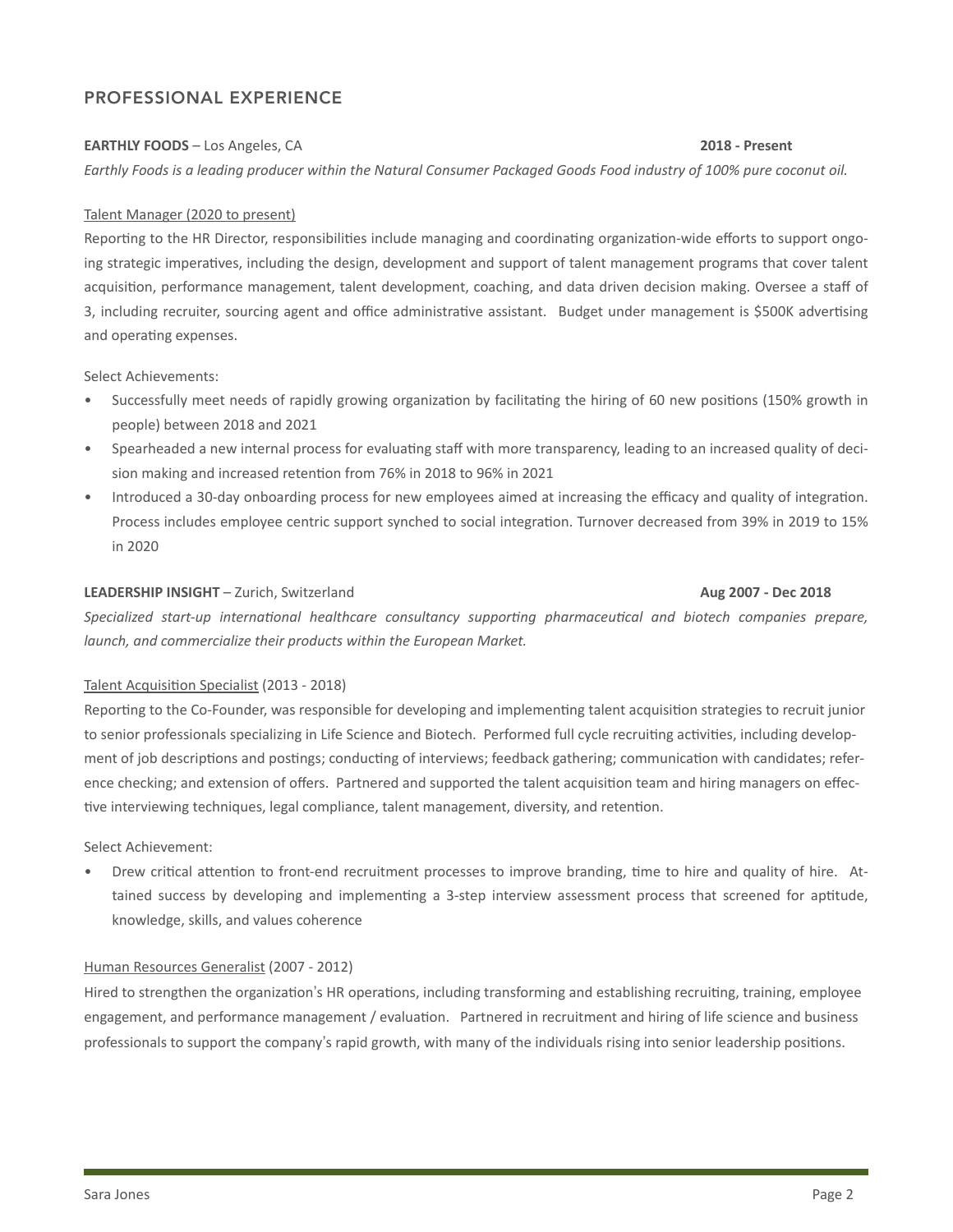# PROFESSIONAL EXPERIENCE (cont.)

# Human Resources Generalist (cont.)

Select Achievements:

- Led initiatives that created a competency framework for each position, codified relationship management, and developed an integrated on-boarding process
- Enhanced performance and employee growth opportunities by institutionalizing regular feedback sessions and a oneto-one mentoring program for every role (except partners) based on individual strengths and business objectives

# **APPLIED CONSULTING** – Stuttgart, German **and Consultance of Consultance Consultance Consultance Consultance Of Consultance Consultance Consultance Of Consultance Consultance Of Consultance Consultance Consultance Of Consu**

# *Owner and Consultant providing specialized Customer Relationship Management servicesfor the Pharmaceutical and Biotech industry. Primary Client – Eli Lilly.*

# Managing Director and Company Owner

Responsible for the company business plan, cost-effective operations and market development activities. Managed staffing of the new organization, including recruiting, selecting, and retaining a broad range of specialists such as medical experts, sales & marketing executives, and training specialists across Europe.

Select Achievements:

- Developed one of the first European call centers for the prescription drug marketing in the pharmaceutical industry that provided product training and support to medical decision makers. Established HR strategy and operations for 24/7
- Organized the first team event training for the organization, bringing together 200+ professionals from 15 countries to facilitate product and soft skills training

# **DELOITTE CONSULTING** – Zurich, Switzerland *CONSULTING* – Zurich, Switzerland *Aug* 1999 - Dec 2000

# *Deloitte* is a global consultancy providing audit and assurance, consulting, risk and financial advisory, risk management, tax, *and related services to select clients.*

# Senior Business Consultant, Customer Relationship Management

Reporting to the Managing Partner of Deloitte Consulting Switzerland (and serving on the Pharmaceutical and Biotech Consulting Unit) was charged with a Managing Director mandate to strengthen Deloitte's ability to serve the Swiss hospital and pharmaceutical Sector.

Select Achievement:

Collaborated in developing an innovative, customer-centric organization for commercialization of a prescription drug in a pharmaceutical setting that led to an increase of Revenue for the specific drug at European level of 30% per year and an increased in patient's lives saved of 10%